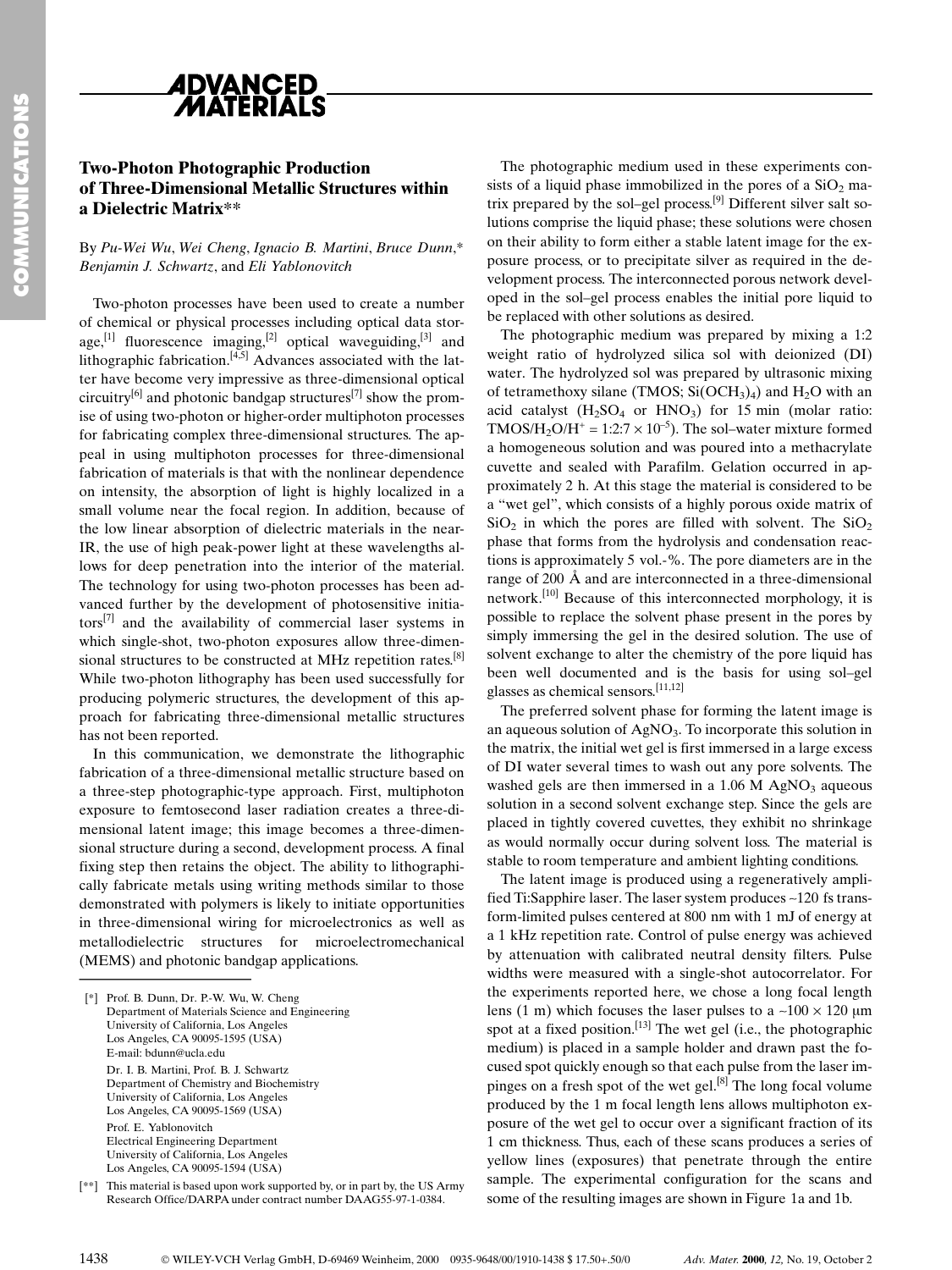



Fig. 1. Latent image formation in sol-gel samples solvent exchanged with  $AgNO<sub>3</sub>$  solution. a) Schematic of the arrangement for the laser exposure. b) Optical photographs for the front and side views of a sol-gel sample after laser irradiation (intensity of 13.9 TW/cm<sup>2</sup> with fluence of 1.67 J/cm<sup>2</sup> pulse). The top of the sample was exposed to repetitive scans. The lower part of the cuvette shows exposures to single scans. The magnification of these photographs is  $5\times$ . c) Absorbance curves for the wet gel samples exposed to different laser intensities. (curve  $A = 5.6$  TW/cm<sup>2</sup> pulse; curve  $B = 2.8$  TW/cm<sup>2</sup> pulse). In both cases, the background absorbance for an unexposed sample was subtracted. A silver plasma resonance peak, not present prior to irradiation is clearly evident after irradiation. d) TEM photomicrograph showing the sol-gel sample after laser exposure at an intensity of 13.9 TW/cm<sup>2</sup> with fluence of 1.67 J/cm<sup>2</sup> pulse. Samples were prepared as powders and suspended in methanol. After sonication, the solution was dipped onto a copper TEM grid.

The latent images were characterized using optical absorption spectroscopy, transmission electron microscopy (TEM), and optical photography. The yellow color produced by laser exposure is the result of a broad optical absorption band at ~410 nm, which arises from the surface plasmon excitation of nanometer-size silver particles (Fig. 1c, curve B).<sup>[14]</sup> The breadth of the absorption peak is from a fairly wide particle size distribution as well as a varying aspect ratio for the silver particles; one can estimate the average particle size to be in the range of 5 to 20  $nm$ .<sup>[14]</sup> The use of higher intensity pulses (Fig. 1c, curve A) produces a stronger absorption, indicating that a greater number of silver particles are being produced. The TEM results (Fig. 1d) are consistent with the optical absorption spectra: the region within a given focused beam spot is shown to consist of silver nanoparticles with sizes primarily in the range of 5 to 20 nm.

Optical photographs of the wet gel (in its cuvette) show the nature of the latent image patterns produced by laser exposure (Fig. 1b). Towards the top of the cuvette, the visible image is enhanced by repetitive scans within a 3 mm band. Approximately 4000 exposures were made within this band. Each exposure produces a single image line extending throughout the sample as evident from the side view of the cuvette. Figure 1b also shows that single scans are able to produce an image, although the contrast is not as pronounced. For the single scans, the exposures are made at a slight angle to better resolve the individual lines. These images demonstrate that a single laser pulse produces an individual line of Ag nanoparticles penetrating through the gel. The diameter

of this line is approximately  $150 \mu m$ , with the exact diameter depending on the laser intensity. The observed image size is consistent with the  $100 \times 120$  µm diameter beamwaist at the focus. For a single 120 fs laser pulse, we can place an upper limit for the threshold fluence =  $0.668$  J/cm<sup>2</sup> pulse (I = 5.568 TW/cm<sup>2</sup> pulse): the threshold fluence (and intensity) we report for observing an image is limited by our ability to measure the optical absorption of a small number of Ag nanoparticles in a  $\sim$ 100 µm exposed spot.<sup>[13]</sup> Laser damage of the cuvette did not occur until the fluence exceeded  $\sim$ 1.7 J/cm<sup>2</sup> pulse, while damage of the wet gel occurred at somewhat higher levels than this. The relatively low threshold fluence verifies that Ag particle production results from a multiphoton absorption process and not from ablation or damage of the wet gel. The factor of 2.5 difference between the latent image and damage thresholds provides an adequate range for image formation without laser damage.

A series of control experiments can be used to verify that the process that produces the latent image is at least twophoton in nature. First, no evidence was found for Ag production following exposure of the  $AgNO<sub>3</sub>$ -impregnated wet gels to continuous radiation, either at 800 nm from a continuous wave (CW) laser or at 266 nm from a Hg arc lamp. This is consistent with the idea that the high intensities associated with multiphoton processes are necessary to nucleate the Ag nanoparticles that grow to form the latent image. This idea was tested in a second series of measurements that utilized femtosecond laser pulses chirped by intentional misalignment of the compressor optics after the regenerative amplifier. The gel samples were exposed to both transform-limited (120 fs) and temporally stretched (240 fs) light pulses of the same energy and spot size (fluence). If image formation results from multiphoton absorption, exposures by pulses with the same fluence  $(J/cm<sup>2</sup>)$  but twice the pulse width should decrease the number of Ag nanoparticles formed. The results shown in Figure 2 indicate that by using longer pulses, the intensity of the Ag plasmon absorption comprising the latent image, which is directly proportional to the number of Ag nanoparticles produced by exposure, does decrease with decreasing excitation intensity even though the fluence is constant. Thus, all the available evidence suggests that the production of the latent image relies on a two- (or higher) photon process.

Another feature evident from Figure 2 is that the magnitude of the decrease in Ag production is not the factor of four



Fig. 2. The effect of pulse width on latent image. Gel samples were exposed to 120 fs  $(\blacksquare)$  and 240 fs  $(\bigcirc)$  pulse widths. The area under the plasma absorption band is used to characterize image size.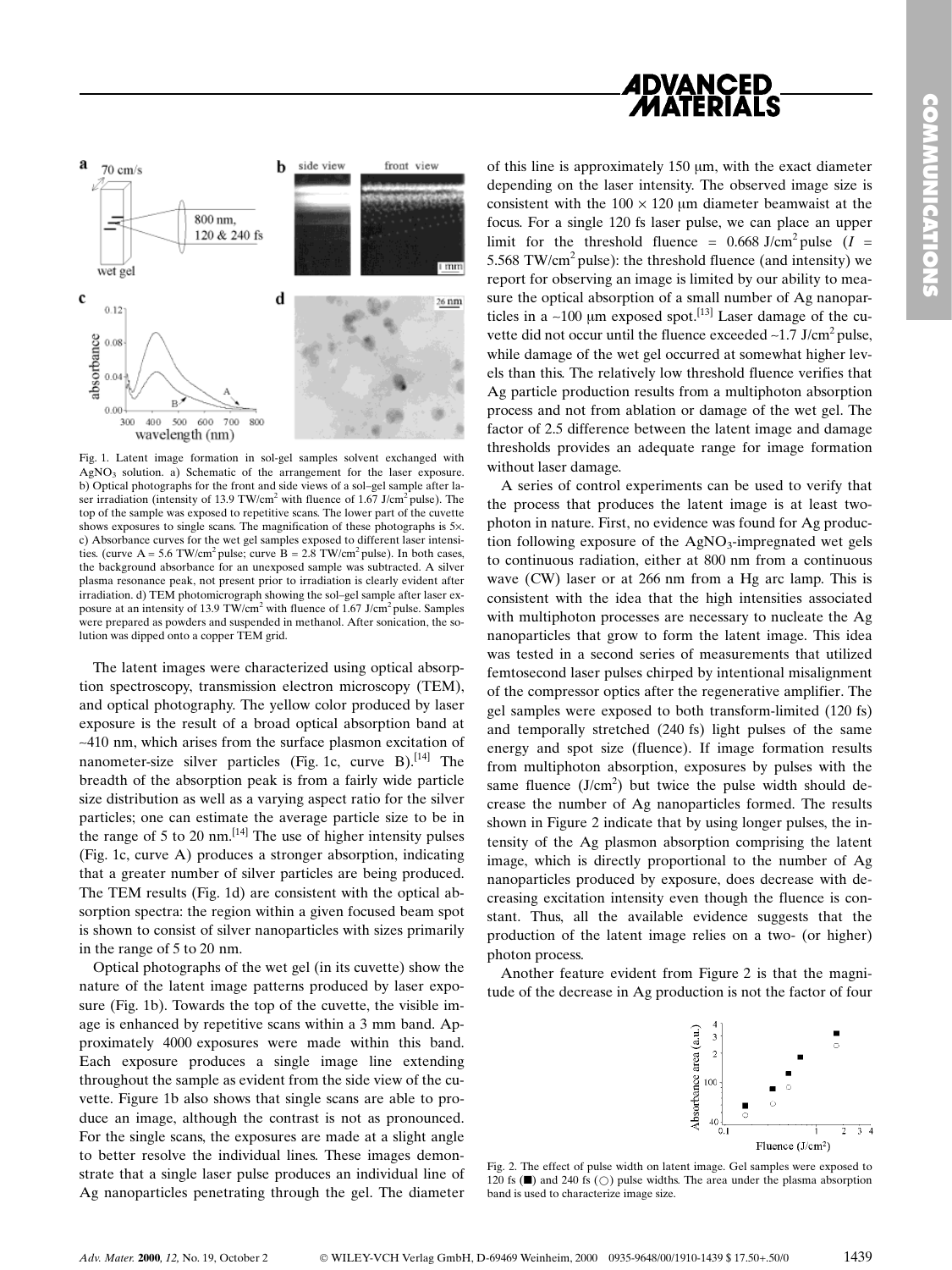

that is expected for two-photon absorption but is instead only between 1.5 and 2. The less steep power dependence is the sign of a multiphoton process near saturation, and thus we are unable to conclude definitively as to whether the exposures are two-photon in nature or result from a higher order process. It is certainly possible, for example, that laser-induced ionization of the pore solvent contributes to production of the latent image. The dielectric breakdown of water occurs from the high electric fields generated from short laser pulses.<sup>[15]</sup> Although the threshold intensity for breakdown of water is a function of pulse width and beam size, it generally falls within the range of 0.01 to 0.6 TW/cm<sup>2</sup> pulse. Since this value is lower than the typical intensity used in the laser patterning experiments, it is possible that electrons freed from the ionization process are able to reduce the dissolved silver ions. Whether this type of indirect reduction mechanism is the dominant one or competes with direct multiphoton absorption by Ag ions, the multiphoton nature of the process ensures that it is possible to use high numerical aperture objectives to expose only the interior of the impregnated gels, allowing latent images to be written in three dimensions.

Once the latent Ag-particle images are written, development of the images is based on the reduction of an aqueous AgClO4 solution contained in the pores of the laser-exposed wet gel. After laser exposure, the wet gels were first washed with excess water to remove the encapsulated  $AgNO<sub>3</sub>$  solution and then immersed in a solution of  $0.49$  M AgClO<sub>4</sub> in a second solvent exchange treatment. These gels were kept in the AgClO<sub>4</sub> solution as they were annealed at  $60-80$  °C for an extended period of time (up to 80 h). This development process takes advantage of the reactivity of AgClO4. Previous work has shown that reduction to form Ag particles occurs in aqueous AgClO<sub>4</sub> solutions upon irradiation by <sup>60</sup>Co  $\gamma$ -rays,<sup>[16]</sup> and that the yield is enhanced in concentrated solutions. In the present case, thermal treatments (with perhaps some contribution from ambient UV) enable the reduction to proceed at a relatively slow rate. The reduction of the  $AgClO<sub>4</sub>$  solution caused the yellow latent images to become substantially darker, but did not lead to darkening of the background, which would reduce image contrast. Once developed, the images are then fixed by a final solvent exchange step with water to remove the  $AgClO<sub>4</sub>$  solution.

The image darkening that occurred during the development process was monitored using in situ optical absorption. The developing images continued to display the characteristic 410 nm Ag plasmon absorption band, but now with the band increasing in intensity and breadth upon development, indicating that larger silver particles are present at higher concentration. TEM of the microstructure shows that the majority of the Ag nanoparticles have grown to the  $40-50$  nm range after development and that most of the smaller particles have disappeared.

X-ray diffraction (XRD) taken on gel samples after the development process indicates that silver is produced. As in conventional photography, it is possible to overdevelop a sample and this can be accomplished by leaving the gel samples in the developing solution for  $\sim 80$  h. The X-ray pattern for this sample consists of the strongest peaks for silver superimposed on the characteristically broad peaks arising from the amorphous sol-gel matrix (Fig. 3a). A development time of 80 h is not usable for our purposes, however, because darkening of the



Fig. 3. Silver formation within sol-gel materials. a) XRD pattern for gel samples subjected to different development times after laser exposure at an intensity of 5.6 TW/cm<sup>2</sup> . A) no treatment, B) 36 h development time, and C) 80 h development time. The pattern in C is identified as the silver cubic phase with peaks indexed for the (111), (200), and (220) planes. b) Three-dimensional spiral structure produced within silver-doped sol-gel materials. The latent image was produced using multiple pulse exposures with an energy of 60  $\mu$ J per pulse (800 nm, 120 fs pulse) using a 25 mm focusing lens. The development time was 8 h.

background due to spontaneous Ag precipitation in regions where there was no latent image substantially reduces the contrast. Empirically, we found that a development time of 36 h produces images with the best contrast.

The ability to use this photographic-like process to develop a macroscopic three-dimensional structure is shown in Figure 3b. The wet gel (containing the  $AgNO<sub>3</sub>$  solution in its pores) was laser irradiated at a fixed position in space using a short (25 mm) focal length lens. The short focal length lens and the multiphoton nature of the exposure process allowed Ag nanocrystals to be written only in the interior of the wet gel,  $[7,8]$  rather than in a line throughout the wet gel as with the 1 m lens. The gel was placed on a rotation stage whose axis was aligned slightly off-center from the position of the laser spot. Simultaneous translation and rotation of the wet gel during laser exposure thus allows spiral objects to be written in a single fabrication step. The latent spiral image was then developed with the  $AgClO<sub>4</sub>$  treatment and fixed by solvent exchange in water.